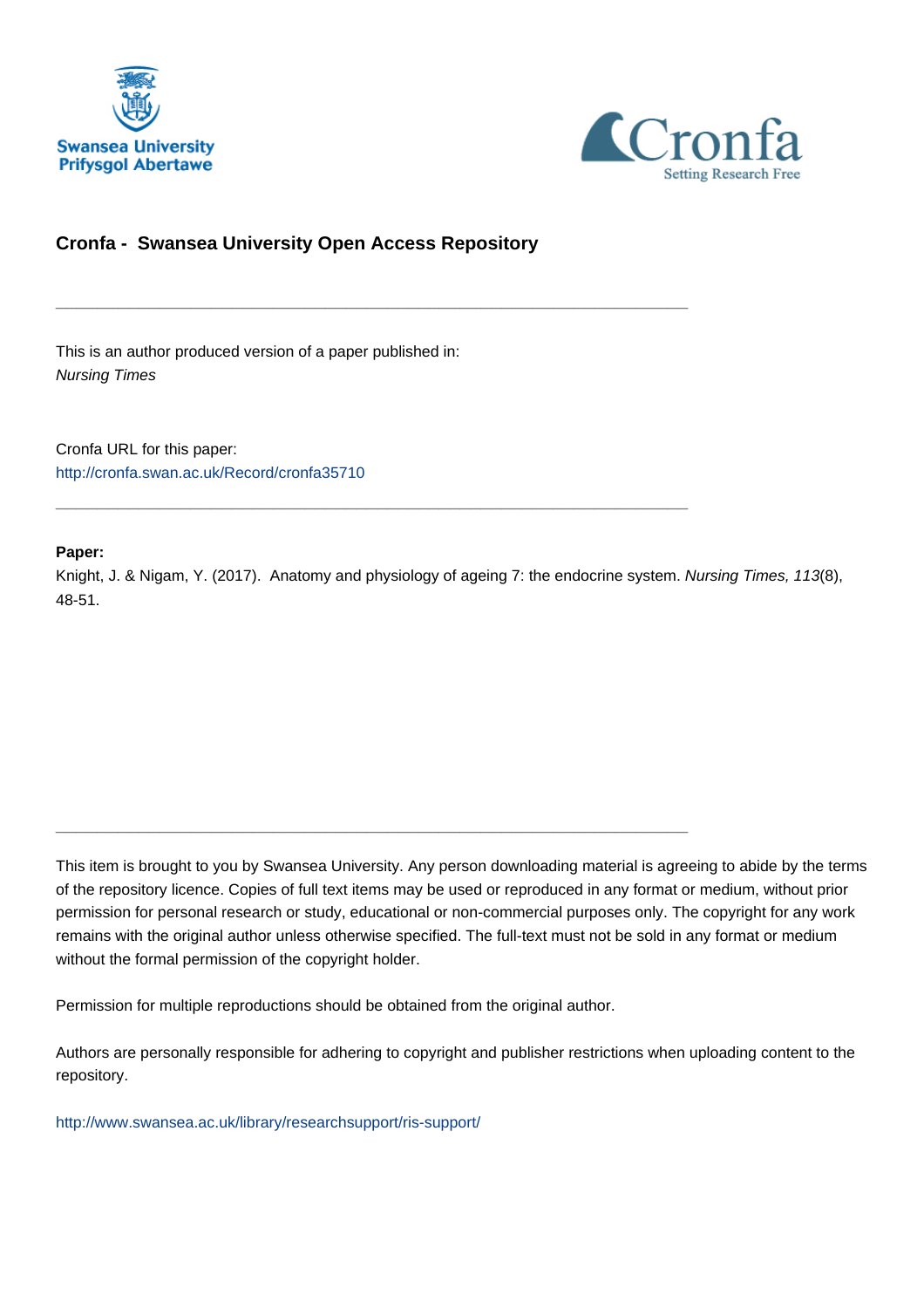## Nursing Practice Systems of life Endocrine system

**Keywords** Endocrine glands/ Metabolism/Adipose tissue/Diabetes

**This article has been double-blind peer reviewed**

## In this article...

● Endocrine glands and hormone secretion

● Age-related changes to the endocrine system

● Health issues linked to the normal ageing of the endocrine system

# **Anatomy and physiology of ageing 7: the endocrine system**

## Key points

**1 The endocrine system regulates our physiology via a complex cascade of chemicals called hormones**

**2Hormones play an essential role in maintaining homoeostasis in the body**

**3Age-related hormonal changes can lead to the build-up of body fat, lower bone density, impaired blood glucose control and sleep disturbances**

**4Age-related changes to the endocrine system increase the risk of insomnia, fractures, type 2 diabetes and cognitive changes 5Exercising regularly and maintaining a low percentage of body fat may slow down some of the effects of ageing on the endocrine system**

**Authors** John Knight is senior lecturer in biomedical science; Yamni Nigam is associate professor in biomedical science; both at the College of Human Health and Science, Swansea University.

**Abstract** Glands in the endocrine system produce a range of hormones that regulate our body's activities by keeping substances such as blood glucose and electrolytes within their normal ranges. Like all other body systems, the endocrine system undergoes age-related changes that negatively affect its functioning. As a result of these changes, older people are more prone to disturbed sleep patterns, have a reduced metabolic rate, lose bone density, accumulate body fat, and show increases in blood glucose. As a consequence, they are at higher risk of health issues such as insomnia, fractures, type 2 diabetes and cognitive decline. This seventh article in our series about the effects of age on the body describes what happens, with advancing age, to endocrine glands and hormone production.

**Citation** Knight J, Nigam Y (2017) Anatomy and physiology of ageing 7: the endocrine system. *Nursing Times* [online]; 113: 8, 48-51

he endocrine system works in conjunction with the nervous system to regulate, and coordinate the activities of, the body's

tissues and organs. It consists of a collection of glands located in different parts of the body – the main ones being the pituitary, pineal, thyroid, parathyroids, adrenals, pancreas, ovaries and testes. These glands produce a variety of bloodborne chemical signals called hormones, which play an essential role in maintaining balance (homoeostasis) in the body, helping to ensure that variables such as blood glucose and electrolytes are kept within normal ranges.

#### **Pituitary gland and somatopause**

The pituitary gland, often referred to as the master gland, produces several major hormones and regulates the activity of many other endocrine glands. It is split into a posterior portion, which is formed from neural tissue extending from the hypothalamus, and an anterior portion, which is formed from epithelial cells derived from the roof of the oral cavity.

The anterior pituitary secretes growth hormone (somatotropin), which promotes the growth of bone, muscle and most of the major internal organs. In early childhood, somatotropin is secreted in relatively small amounts, but during the teenage years there is a marked increase in serum somatotropin levels corresponding to the growth spurts of puberty. Around the age of 25-30, somatotropin secretion begins to decline in both men and women. In men it is estimated to halve every seven years – although there appears to be much variation between individuals (Gentili, 2015).

The decline in somatotropin secretion in later years is often referred to as the somatopause and is associated with a variety of physiological changes (Jonas et al, 2015; Veldhuis et al, 2005), including:

- A general reduction in protein
- synthesis;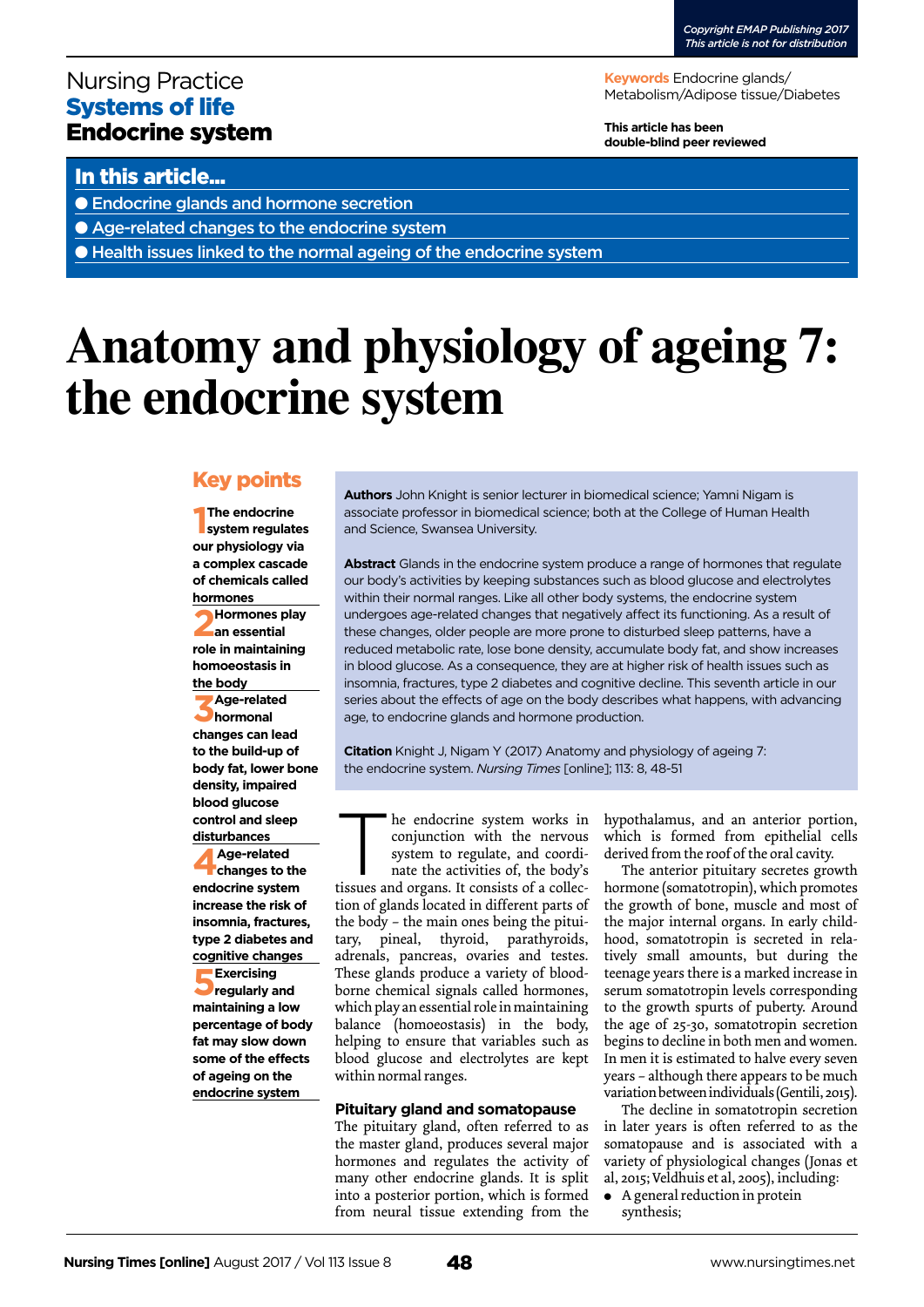# Nursing Practice Systems of life

- <sup>l</sup> A progressive reduction in lean body mass (muscle) contributing to a decline in metabolic rate;
- An increased deposition of adipose tissue, particularly abdominal fat ('middle-age spread');
- A reduction in bone mass and density leading to an increased risk of osteoporosis and fractures;
- $\bullet$  A general decrease in immune function and higher susceptibility to infection.

The somatopause can be hastened in people who lead a sedentary lifestyle and in those who already carry a high percentage of body fat. Conversely, in premeno-pausal women, oestrogen appears to slow its onset and progression (Gentili, 2015).

The exact causes of somatopause are yet to be fully established, however, the agerelated decrease in somatotropin secretion mirrors the decrease of growth-hormone releasing hormone (GHRH) secretion by the hypothalamus. Recent research indicates that some of the negative physiological changes that come with declining levels of somatotropin can be reversed by growth hormone replacement therapy. In clinical trials, recombinant human growth hormone has been shown to improve lean muscle mass retention and quality of life scores in older people (Jonas et al, 2015).

#### **Pineal gland and sleep disturbances**

The pineal gland is slightly smaller than a pea and resembles a small pine cone – hence its name. Found in the diencephalon, towards the centre of the brain, it synthesises the hormone melatonin from the neurotransmitter serotonin. The pineal gland functions like an internal body clock: during the day, when there is a lot of light, melatonin secretion is inhibited, but as the day draws to a close and light diminishes, melatonin secretion increases, preparing the body for sleep.

As we age, the pineal gland undergoes a process of calcification, detectable even in young children. Melatonin levels progressively decrease: 60-year-olds have 80% less melatonin in their blood than teenagers. Some drugs commonly prescribed to older people, such as beta blockers and non-steroidal anti-inflammatory drugs, can reduce melatonin levels even further.

Decreased melatonin levels are linked to an increased prevalence of sleep disturbances and, in some people, may ultimately lead to geriatric insomnia (Bubenik and Konturek, 2011). Since sleep is essential for cognitive function, sleep disturbances can exacerbate age-related changes in the brain.



There is some evidence that exposure to bright light – either sunlight or artificial light – in the morning increases the speed of sleep onset by triggering an earlier release of melatonin in the evening. Similarly, the therapeutic use of prolongedrelease melatonin has been shown to improve sleep onset time, sleep quality, morning alertness and quality of life in people aged 55 and over who have insomnia (Wade et al, 2007)

#### **The thyroid gland and metabolism**

The thyroid gland plays a major role in controlling metabolism and adjusting blood calcium levels. The hormones it secretes regulate a number of physiological processes, including:

- The metabolism of carbohydrates, fats and proteins;
- Thermoregulation;
- Digestion;
- Muscle and nerve activity;
- <sup>l</sup> Maintaining skin thickness and integrity;
- Maintaining normal bone density.

#### **Changes to metabolic rate**

The thyroid secretes the iodine-containing hormones T4 (tetraiodothyronine, which is also known as thyroxine) and T3

(triiodothyronine), which largely control cellular metabolism. T4 is released in greater quantities than T3, the typical ratio being 15:1. T4 is then rapidly converted into the more biologically active T3, which is around three times more potent in terms of increasing the metabolic rate.

The clearance of T4 by the liver decreases with age, but this is offset by a gradual decline in T4 secretion, so T4 serum levels tend to remain constant. However, there is a clear age-related decrease in the levels of serum T3, as well as of thyroid-stimulating hormone (TSH) produced by the pituitary gland (Peeters, 2008; Chahal and Drake, 2007). This may contribute to the gradual reduction in basal metabolism that is apparent in many people in middle and old age (in which the decline in lean muscle mass described above also plays a role).

With advancing age, autoimmune reactions against one's own thyroid gland are commonly seen. Indeed, the presence, in older people, of antibodies specific to thyroid tissue is so common that it is often considered a normal age-related change. A high concentration of such antibodies may herald the onset of autoimmune hypothyroidism, a disease affecting up to 5% of the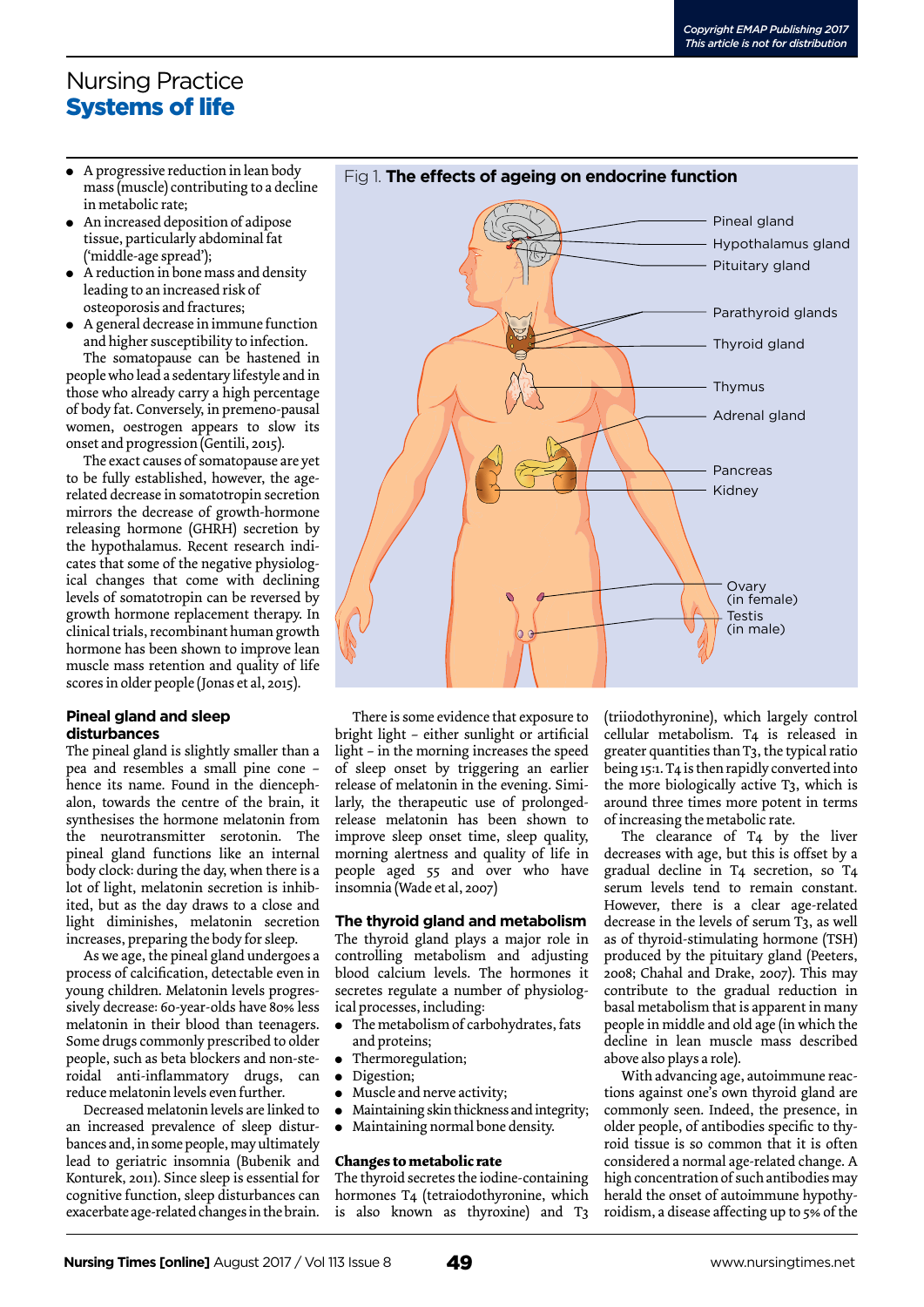## Nursing Practice Systems of life

over-60s and associated with low metabolic rates, a tendency to put on weight and low core temperature. Since this condition is autoimmune in nature, women are at greater risk of developing it (this is true for most autoimmune diseases): up to eight times more women than men experience autoimmune hypothyroidism.

The results of thyroid function tests should be assessed carefully in older people, as common long-term conditions (such as chronic obstructive pulmonary disease, hypertension, diabetes and arthritis) and dieting can lead to reductions in circulating thyroid hormones, particularly the more active T3. This phenomenon of reduced thyroid function in the absence of thyroid disease is referred to as non-thyroidal illness. Similarly, many drugs used to treat long-term conditions in older people (for example, lithium and glucocorticoids) can supress thyroid function or reduce the activity of circulating thyroid hormones, leading to a reduction in metabolic rate (Peeters, 2008).

#### **Changes to calcitonin secretion**

The thyroid gland also plays a role in calcium homoeostasis. When we consume foods rich in calcium, it releases calcitonin, which inhibits the activity of osteoclasts – bone cells that break down bone tissue (bone is a dynamic tissue continually being built and broken down). By inhibiting osteoclast activity, calcitonin indirectly increases bone density.

Few studies have examined the effects of ageing on calcitonin production in humans. The most comprehensive study, dating back to 1980, demonstrated an agerelated decline in calcitonin production in 50 healthy women aged between 20 and 69 years (Shamonki et al, 1980). This decline may partially explain the reduction in bone mass seen in most women as they grow older. However, a later study has contradicted these findings, showing that although women appear to have lower levels of calcitonin secretion than men, there is no clear age-related decrease in serum calcitonin concentration (Tiegs et al, 1986).

### **Parathyroid glands and hyperparathyroidism**

The posterior portion of the thyroid is the location of four tiny parathyroid glands, which secrete parathyroid hormone (PTH) whenever blood calcium levels fall. Since a normal concentration of calcium is essential to many physiological processes (including muscle contraction, nerve

conduction and blood clotting), the reserves of calcium stored in the skeleton need to be mobilised. PTH triggers the release of calcium from the bones into the blood by indirectly stimulating osteoclasts.



Several studies have shown that most people, as they grow older, have significantly increased levels of circulating PTH (Portale et al, 1997). This hyperparathyroidism may well be one of the main causes of the reduction in bone density commonly seen in middle and old age. Recent studies have also shown a potential link with other pathologies, particularly agerelated cognitive decline and dementia (Braverman et al, 2009).

#### **The pancreas and diabetes risk**

The endocrine regions of the pancreas (islets of Langerhans) regulate blood glucose levels. Beta cells in the islets secrete insulin in response to increased blood glucose – for example, after a carbohydrate-rich meal. Insulin binds to receptors present on most cells, triggering the uptake of glucose from the blood. Once inside the cells, glucose is either metabolised immediately to release energy, or stored and converted into glycogen.

Alongside race, genetic predisposition and a high body mass index, ageing is one of the many risk factors linked to the development of type 2 diabetes (Knight and Nigam, 2017). Ageing human cells become less sensitive to the effects of insulin. The most likely cause appears to be a reduction in the number of insulin receptors at the surface of cells. This gradual insulin resistance goes hand in hand with an increase in blood glucose concentrations.

As shown in a study of 6,901 non-diabetic people (Ko et al, 2006), fasting blood glucose levels rise by around 0.15mmol/L for each decade of life after the age of 20. Whether this rise is a normal age-related change or a sign of diabetes in its early stages is not always clear, but it is certainly seen in many older people with no other symptoms of diabetes.

With advancing age, the insulin-producing beta cells become less sensitive to the level of glucose in the blood, so higher blood glucose levels are needed to trigger insulin release. Since older people's cells are less receptive to insulin, the pancreas

often responds by producing more, leading to increased insulin levels in the blood (hyperinsulinaemia). This can put excessive stress on the beta cells, leading to their exhaustion.

Age-related depletion of the beta cell population in the pancreas also occurs as a result of increased programmed cell death (apoptosis) and a diminished ability of the pancreas to produce new cells. Beta cell exhaustion and depletion result in a drop of insulin secretion of up to 0.5% per year of life. Additionally, the clearance of insulin by the liver increases with age, so there is less insulin available to interact with cells and promote glucose uptake.

These age-related changes to insulin production, clearance and response contribute to the creation of a diabetogenic environment. This may partially explain why the risk of developing type 2 diabetes increases with age (Brown, 2012).

#### **Abdominal fat**

The accumulation of abdominal fat is a common feature of ageing, particularly in people who have a poor diet and/or a sedentary lifestyle. Many age-related changes to the endocrine system contribute to this accumulation of adipose tissue, including the somatopause, autoimmune hypothyroidism, insulin resistance, and reduced circulating sex hormones.

This abdominal fat accumulation is linked to heart disease, high blood pressure and type 2 diabetes. These conditions may occur in isolation or together in the form of metabolic syndrome (Gong and Muzumdar, 2012).

#### **The adrenal glands**

The two adrenal glands are located above the kidneys and each consists of two main regions: the adrenal medulla (inner region) and the adrenal cortex (outermost layer).

#### **Adrenal medulla and adrenaline**

The adrenal medulla is the location of chomaffin cells, which secrete the catecholamines adrenaline (epinephrine) and noradrenaline (norepinephrine). These are the 'fight or flight' hormones that prepare the body for activity when it is threatened or in a state of excitement. The effects of adrenaline and nor-adrenaline include:

- **·** Increased heart rate;
- $\bullet$  Increased vasoconstriction in the skin and gut;
- $\bullet$  Increased blood pressure;
- $\bullet$  Increased blood flow to the major skeletal muscle groups;
- $\bullet$  Increased blood flow to the brain;